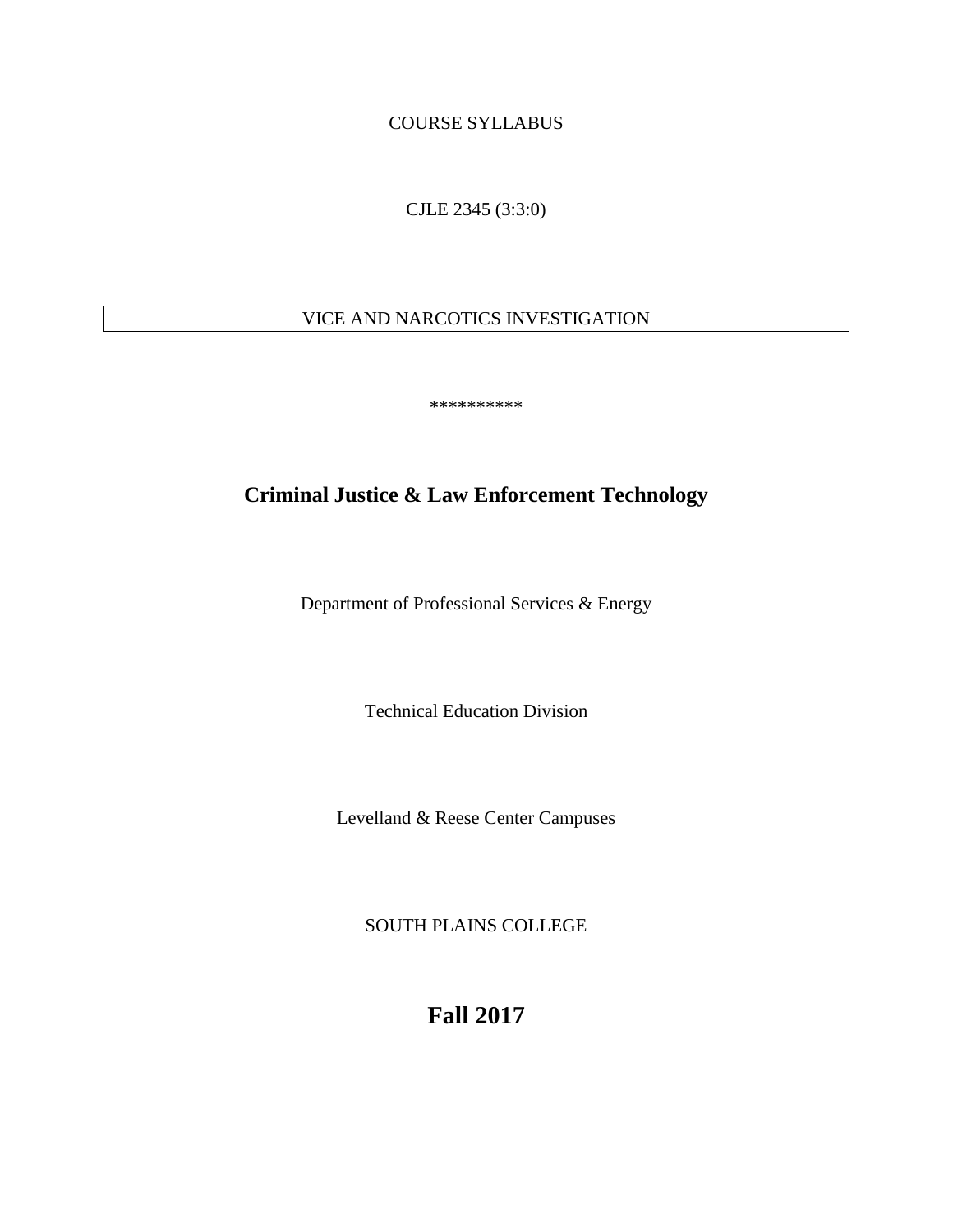Campuses: Levelland; X Reese Center

#### COURSE SYLLABUS

| <b>INSTRUCTOR:</b>      |                                   | <b>Kenton J. Burns</b>        |                                     |        |            |  |
|-------------------------|-----------------------------------|-------------------------------|-------------------------------------|--------|------------|--|
| <b>OFFICE LOCATION:</b> |                                   | Office Number: 111            |                                     |        |            |  |
| <b>PHONE:</b>           |                                   | $(806)$ 716-2357              |                                     |        |            |  |
| E-MAIL:                 |                                   | kburns@southplainscollege.edu |                                     |        |            |  |
| <b>FAX:</b>             |                                   | 806 897-5288                  |                                     |        |            |  |
| <b>OFFICE HOURS:</b>    | Posted on office door; hours are: |                               |                                     |        |            |  |
|                         | Mon.                              | Tues.                         | Wed.                                | Thurs. | Fri.       |  |
|                         |                                   |                               | $1pm-2pm$ 2pm-4pm $1pm-2pm$ 2pm-4pm |        | $9am-12pm$ |  |

## **VISION: SOUTH PLAINS COLLEGE IMPROVES EACH STUDENT'S LIFE**

\*\*\*\*\*\*\*\*\*\*\*\*\*\*\*\*\*\*\*\*\*\*\*\*\*\*\*\*\*\*\*\*\*\*\*\*\*\*\*\*\*\*\*\*\*\*\*\*\*\*\*\*\*\*\*\*\*\*\*\*\*\*\*\*\*\*\*\*\*\*\*\*\*\*\*\*\*\* I. GENERAL COURSE INFORMATION:

- A. Course Description: This course is a study of various classifications of commonly used narcotics, dangerous drugs, gambling, sex crimes, fraud, gangs, and investigative techniques. In addition, this class identifies proper interdiction procedures and techniques
- B. Course Learning Outcomes: The student will recognize various classifications of narcotics, dangerous drugs, gambling, sex crimes, gangs, and fraud; demonstrate proper investigative techniques; and identify proper interdiction procedure and techniques.

C. Course Competencies: Upon successful completion of this course, each student will have demonstrated through comprehensive examinations, with a score of 70% or better, a competent understanding of the:

- structure and policy formulation that is conducive to the detection, repression and control of illegal vice and narcotic activities;
- · identification of controlled substances, effects and addiction characteristics of drug substances;
- · philosophical and causation factors of vice related crimes;
- · need for victimless crime detection, enforcement and repression;
- · substantive criminal laws related to organized crime, vice offenses, Alcoholic Beverage Code, and elements of the Health and Safety Code related to controlled substances.
- D. Academic Integrity: It is the aim of the Law Enforcement faculty of South Plains Colleges to foster a spirit of complete honesty and a high standard of integrity. The attempt of any student to present as his or her own work which he or she has not honestly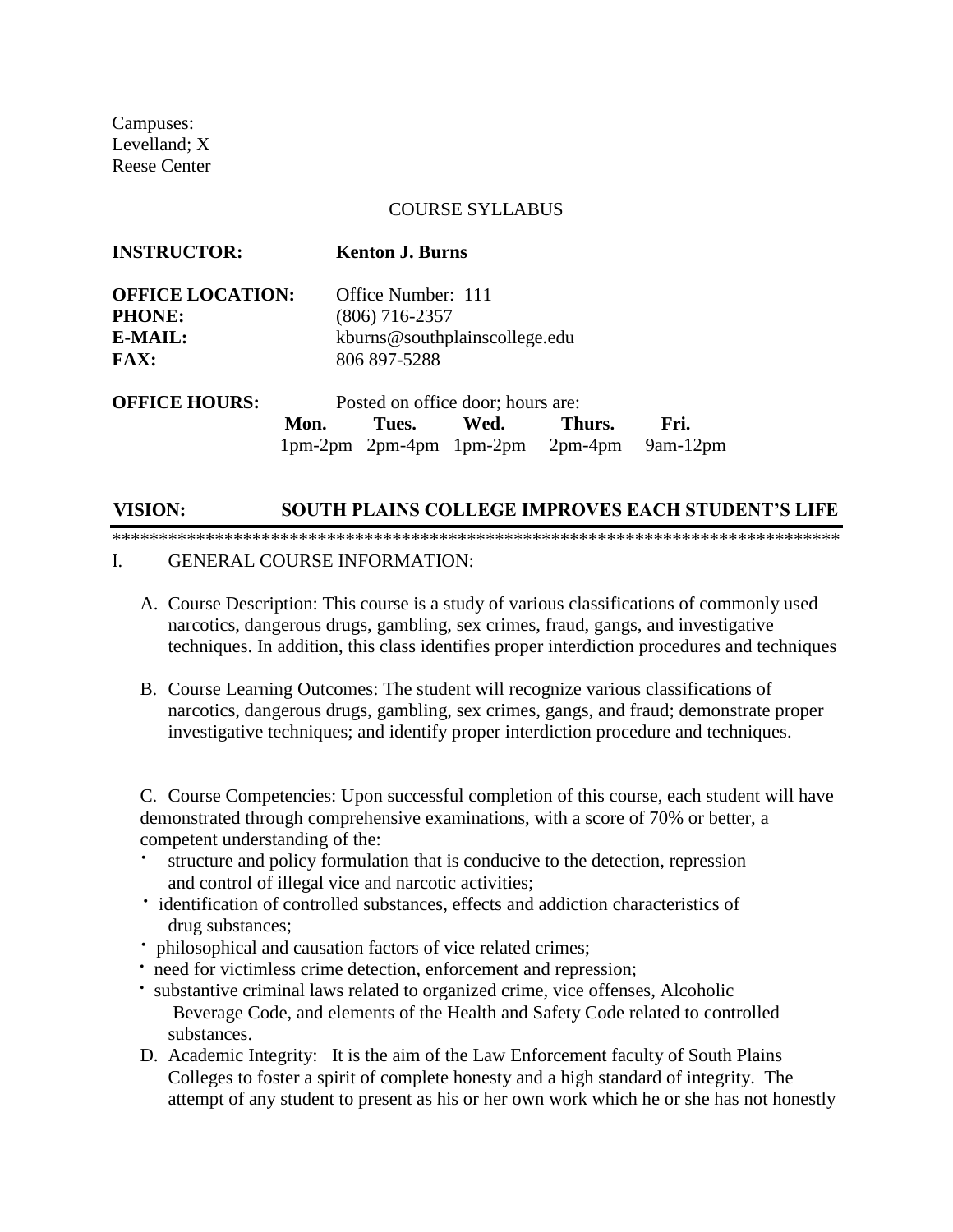performed is regarded by the faculty and administration as a most serious offense and renders the offender liable to serious consequences, possibly suspension. Students should refer to the SPC General Catalog policy regarding consequences for cheating and plagiarism (see "Academic Integrity" as well as "Student Conduct" sections in college catalog). At times, working with other students is encouraged for some assignments and meets SCANS competencies C-9 through C-14. If you have a question as to whether you may work with other students on any assignment, ASK YOUR INSTRUCTOR.

## II. SPECIFIC COURSE/INSTRUCTOR REQUIREMENTS:

- A. Textbook and Other Materials: Lyman. DRUGS IN SOCIETY-Causes, Concepts, and Control. Seventh Ed. Anderson Publishing Company.
- B. Class Attendance. Students are expected to attend all classes in order to be successful in a course. The student may be administratively withdrawn from the course when absences become excessive as defined in the course syllabus.

When an unavoidable reason for class absence arises, such as illness, an official trip authorized by the college or an official activity, the instructor may permit the student to make up work missed. It is the student's responsibility to complete work missed within a reasonable period of time as determined by the instructor. Students are officially enrolled in all courses for which they pay tuition and fees at the time of registration. Should a student, for any reason, delay in reporting to a class after official enrollment, absences will be attributed to the student from the first class meeting.

Students who enroll in a course but have "Never Attended" by the official census date, as reported by the faculty member, will be administratively dropped by the Office of Admissions and Records. A student who does not meet the attendance requirements of a class as stated in the course syllabus and does not officially withdraw from that course by the official census date of the semester, may be administratively withdrawn from that course and receive a grade of "X" or "F" as determined by the instructor. Instructors are responsible for clearly stating their administrative drop policy in the course syllabus, and it is the student's responsibility to be aware of that policy.

It is the student's responsibility to verify administrative drops for excessive absences through MySPC using his or her student online account. Students must attend and/or participate in all classes for which financial aid is awarded. If it is determined that a student is awarded financial aid for a class or classes in which the student never attended or participated, the financial aid award will be adjusted in accordance with the classes in which the student did attend/participate and the Student will owe any balance resulting from the adjustment.

C. Assignment Policy. All required work must be turned in on time in order that the student may benefit from the corrections and study for future examinations. Assigned outside work is DUE ON THE CLASS PERIOD ASSIGNED.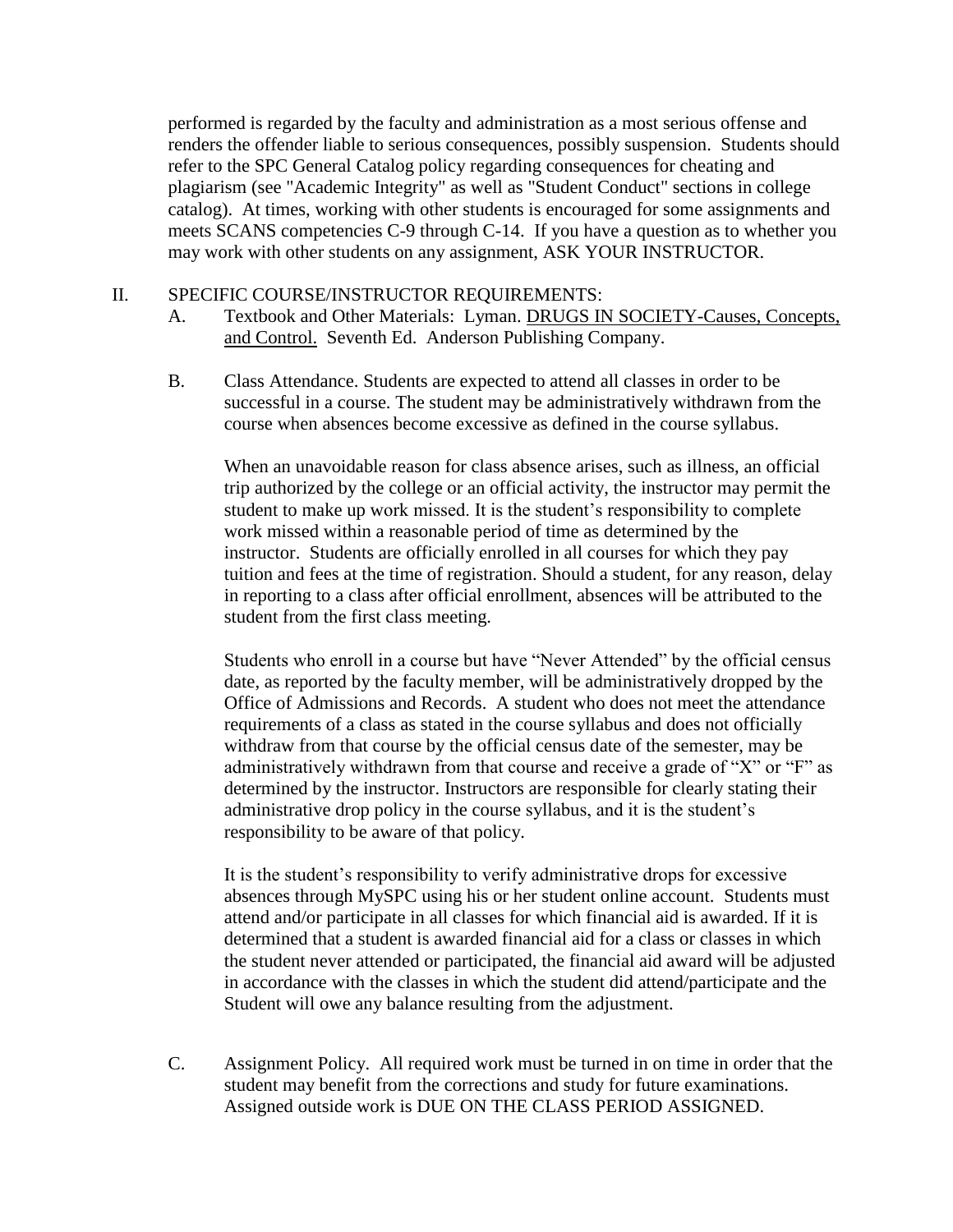Late work generally is not acceptable; however, special consideration is subject to instructor discretion for exceptional circumstances. The instructor has sole discretion whether the exception is cleared and whether or not the work is acceptable.

D. Grading Policy/Procedure and/or methods of evaluation. An accumulative point system will be utilized to determine the final grade that the student will receive for the course. The student's grade will be determined by adding the total points earned during the semester from examinations and assignments. (Note: See the General College Catalog "Grade and Reports" for explanation of grades and grade point averages.) Points will be determined in accordance with the following outline:

|                                         | <b>TOTAL</b> |        |  |  |
|-----------------------------------------|--------------|--------|--|--|
| *3 Major Exams @ 100<br>points each $=$ | 300          | points |  |  |
| Attendance                              | 100          | points |  |  |
|                                         | 100          | points |  |  |
|                                         | 100          | points |  |  |
|                                         |              |        |  |  |
| Total Points Possible                   | 600          | points |  |  |

\*Make-up tests may be administered at the discretion of the instructor; students are expected to be present and prepared for all announced examinations.

\*\* Final Examination is required for all students.

#### GRADING GUIDELINE:

| <b>Total Points Accumulated</b> | <b>Grade Earned</b>         |
|---------------------------------|-----------------------------|
| 540 to 600 points               | А                           |
| 480 to 539 points               | B                           |
| $420$ to $479$ points           | $\mathcal{C}_{\mathcal{C}}$ |
| $360$ to 419 points             | D                           |
| 359 or fewer                    | F                           |
|                                 |                             |

E. Students with disabilities, including but not limited to physical, psychiatric, or learning disabilities, who wish to request accommodations in this class should notify the Disability Services Office early in the semester so that the appropriate arrangements may be made. In accordance with federal law, a student requesting accommodations must provide acceptable documentation of his/her disability. For more information, call or visit the Disability Services Office at, Reese Center Building 8, 806-716-4675 or the Levelland office at the Disability Services Office in the Student Health & Wellness Office, 806-716-2577.

### III. COURSE OUTLINE

I. Part 1: Understanding the Problem